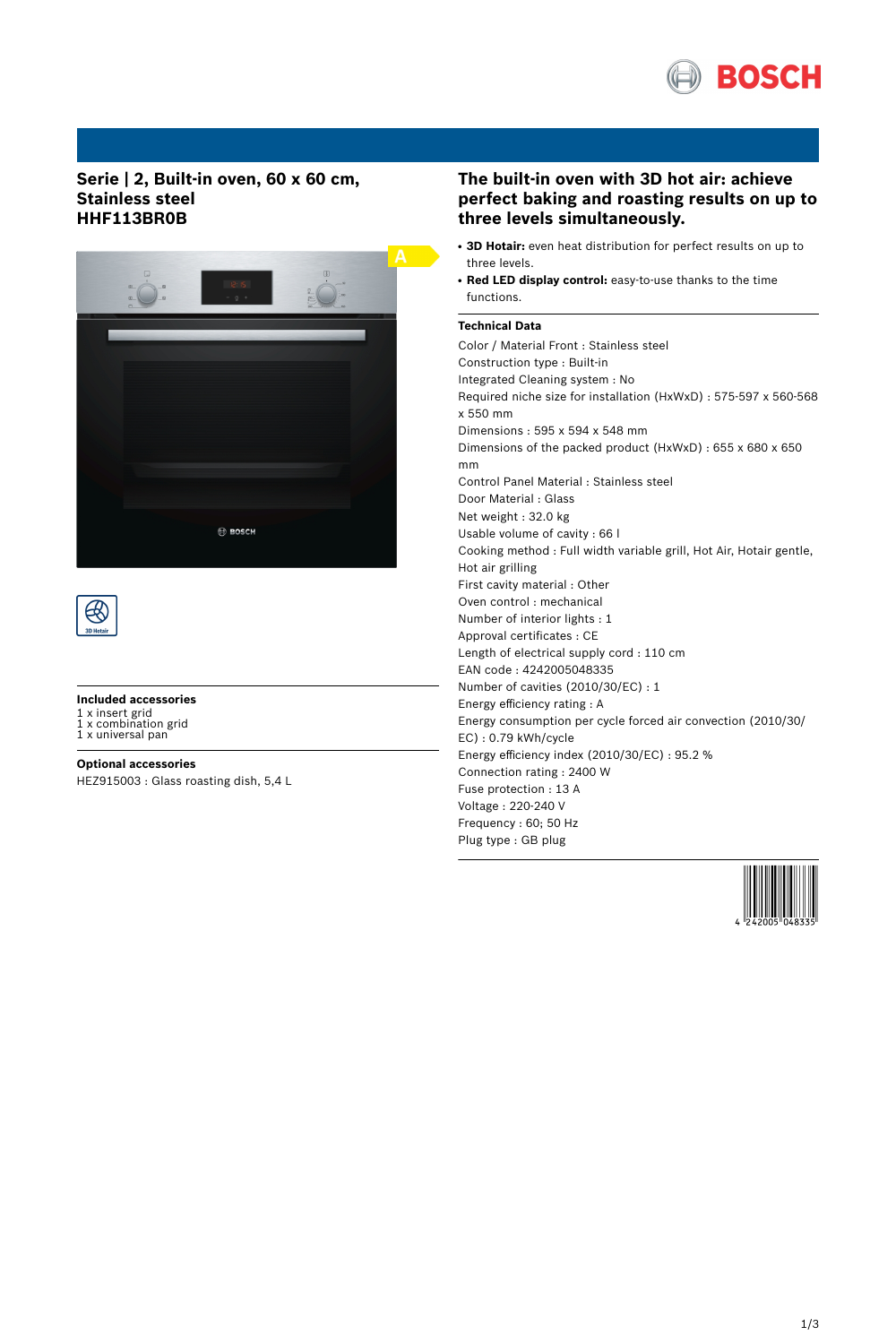

**Serie | 2, Built-in oven, 60 x 60 cm, Stainless steel HHF113BR0B**

**The built-in oven with 3D hot air: achieve perfect baking and roasting results on up to three levels simultaneously.**

#### **Design**

- LED-Display Control (Red)
- Rotary dial, round
- Straight bar handle

### **Features**

- Control panel lock
- Automatic start
- Electronic clock timer
- Interior halogen light
- Integral cooling fan
- 5 shelf positions

#### **Cleaning**

- Full glass inner door

#### **Programmes/functions**

- Oven with <sup>4</sup> cooking functions: heating methods: 3D Hotair, Hotair grilling, Hotair gentle, full width variable grill

#### **Accessories**

- <sup>1</sup> <sup>x</sup> universal pan, <sup>1</sup> <sup>x</sup> combination grid, <sup>1</sup> <sup>x</sup> insert grid

### **Performance/technical information**

- Cavity volume: <sup>66</sup> litre
- Temperature range <sup>50</sup> °C <sup>275</sup> °C
- <sup>110</sup> cm Cable length
- Total connected load electric: 2.4 KW
- Nominal voltage: <sup>220</sup> <sup>240</sup> <sup>V</sup>
- Appliance dimension (hxwxd): 595 mm x 594 mm x 548 mm
- Niche dimension (hxwxd): <sup>575</sup> mm <sup>597</sup> mm <sup>x</sup> <sup>560</sup> mm <sup>568</sup> mm x 550 mm
- Please refer to the dimensions provided in the installation manual